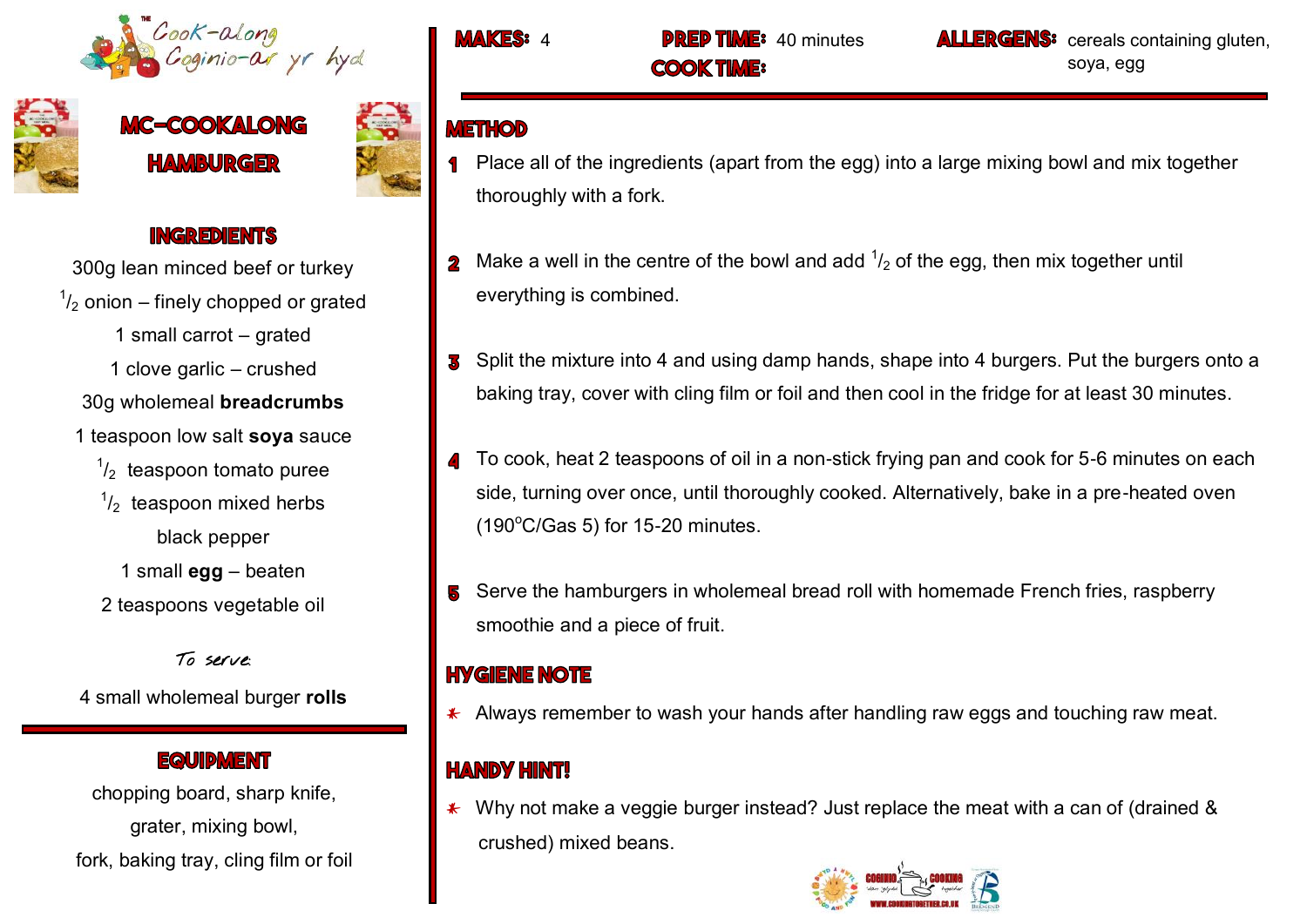



MC-COOKALONG **FRENCH FRIES** 



#### **INGREDIENTS**

4 medium potatoes – washed (skin on)

1 tablespoon vegetable oil

1 teaspoon mixed herbs

black pepper

#### **EQUIPMENT**

chopping board, sharp knife, tablespoon, mixing bowl, baking tray, fish slice

**ERVES: 4 PREP TIME: 10 minutes ALLERGENS: COOK TIME:** 

## **METHOD**

- Preheat the oven to 190 $\degree$ C or Gas Mark 5.
- 2 Cut the potatoes into thin strips (about 1cm thickness) and place into a largebowl. Add the oil, mixed herbs and black pepper. Mix well.
- S Spread the fries on the baking tray and bake for 25-30 minutes until soft and golden brown.
- 4 Serve the wedges as part of a Mc-Cookalong Meal.